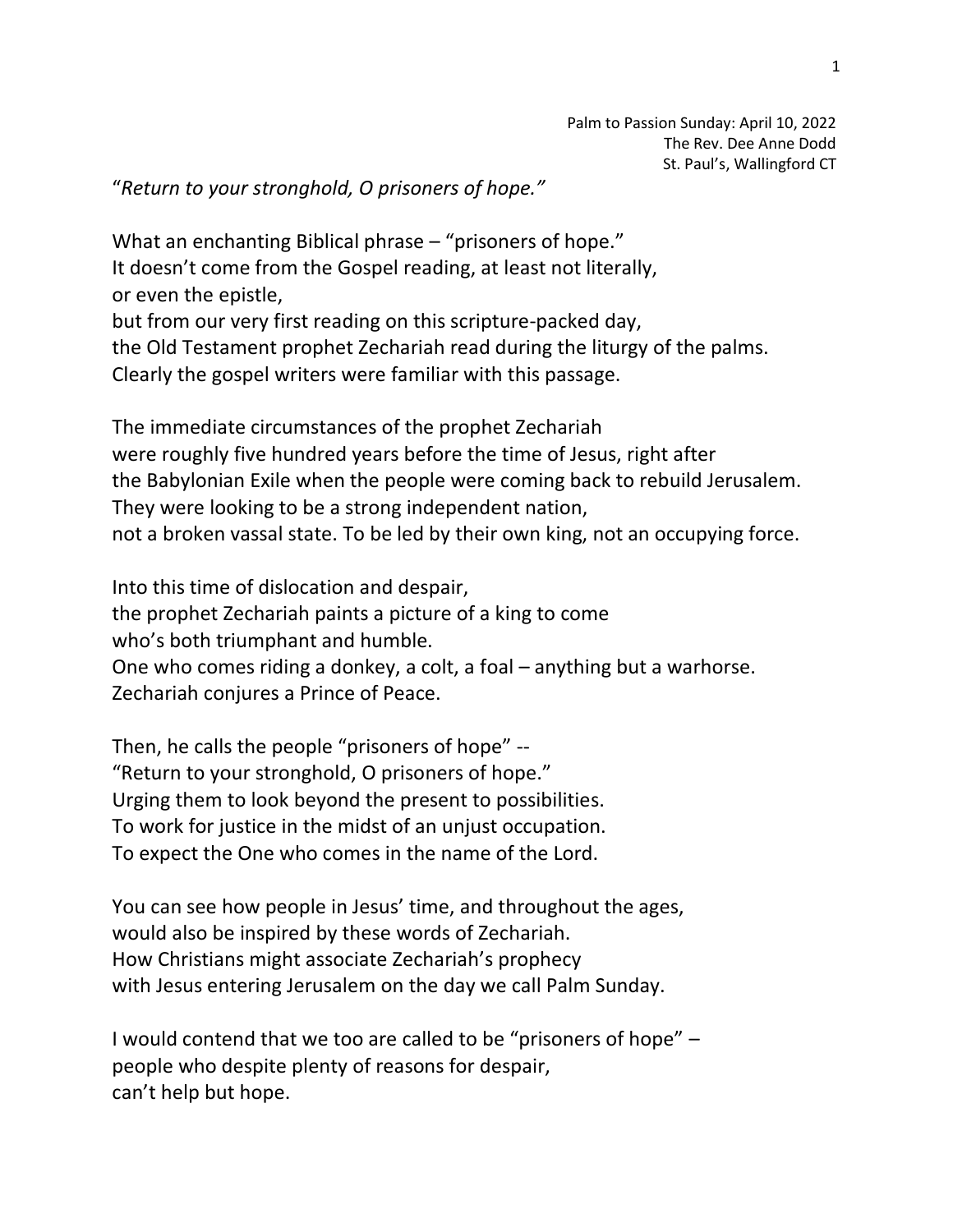Yes, our lives have been largely displaced by the pandemic.

Yes, we are depleted by it.

Yes, our nation has profound unresolved racial and economic injustice,

our very democracy is at risk,

and we have much work to do to make it right.

Yes, we all carry our own burdens.

And, yet, we can't quite escape from the Christian hope, the promise of newness and fullness of life as we await the coming of Christ in glory, and the completion of God's purpose for the world. (Catechism, BCP p. 861) Because even on those days when I lose hope,

I know you're there to hope for me.

And on those days when you're beyond hope, we're here for you too.

We can't help but stick with hope, despite the odds.

We're "prisoners of hope" -- hope in God's Word made flesh, Jesus.

We're prisoners of hope just being here today.

After two years of not being able to have a full-fledged Palm to Passion Sunday, we're out of practice, out of step.

And yet here we are taking even baby steps together, as prisoners of hope.

We're prisoners of hope when we're concerned about rising prices not just for ourselves but especially those most vulnerable, so we dig a little deeper to give a little more (as many did, even in the rain, at yesterday's drive-thru.)

We're prisoners of hope when we don't just fret about people in trouble – be it the sick child down the street or civilians half-way around the world in Ukraine – but pray for them, commend them to the care of God who is our hope.

We're prisoners of hope when we shout "Hosanna" one moment knowing that we'll soon shout "Crucify" - all the while trusting that there's an "A-word" in our future this time next week.